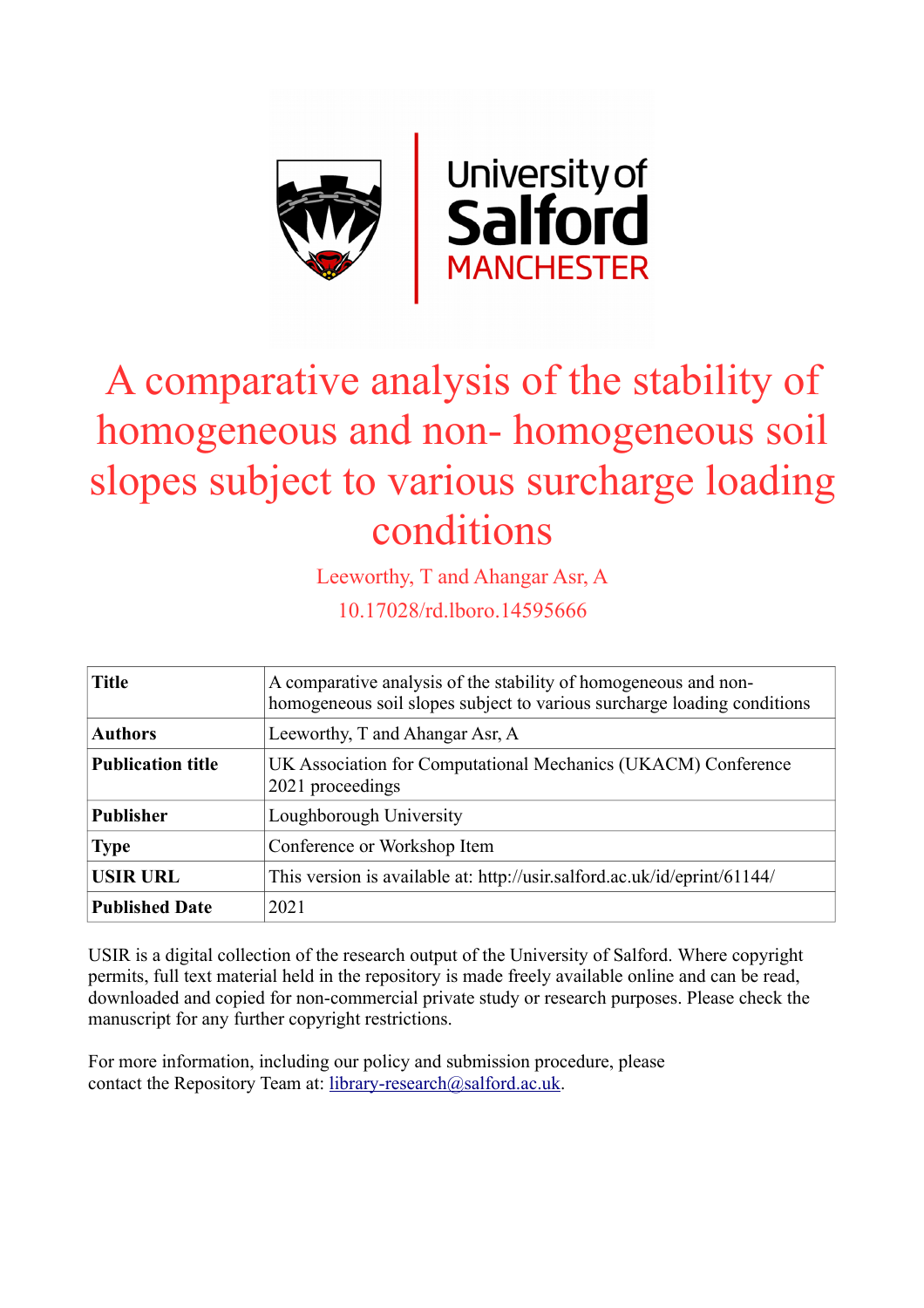## **A Comparative Analysis of the Stability of Homogeneous and Non-Homogeneous Soil Slopes Subject to Various Surcharge Loading Conditions**

Thomas Leeworthy<sup>1</sup>, Alireza Ahangar Asr<sup>2</sup>

School of Science, Engineering, and Environment, The University of Salford, Manchester, UK

#### [T.Leeworthy@edu.salford.ac.uk](mailto:T.Leeworthy@edu.salford.ac.uk)

#### **Abstract**

Slope stability is a topic of great importance within the scope of civil engineering, this study investigates the differences between homogeneous and non-homogenous soil slopes when various surcharge loading conditions are applied. To analyse slope stability the finite element method is used, this method uses the shear strength reduction method. This method gradually reduces the cohesion and friction angle of the soil until failure occurs in the model. Typically, the limit equilibrium method is used by civil engineers, which splits the model into slices to identify the failure mechanisms and the factor of safety. However, as the software improves, and the accuracy of analysis increases, finite element analysis will become the more commonly used method [1, 2].

In this study 6 different models are used in the analysis, three homogenous soil slopes and three nonhomogenous soil slopes to aid in the analysis, the soil properties were obtained from [3]. Each model was subject to surcharge loading, which was incrementally increased until failure occurred, recording the factor of safety at each point. The results gathered suggest that point loads caused failure in models to occur much quicker than surcharge loading from a uniformly distributed load, however, the failure area is much smaller.

The comparison of homogenous and non-homogenous soil slopes shows that stability is dependent on three key properties including cohesion, unit weight, and friction angle, with the properties of the soil slope influencing the maximum surcharge loading that can be applied to a model. The results indicate that homogenous soils can withstand higher surcharge loading conditions compared to that of nonhomogenous soil slopes, except for homogenous models consisting of silty sand.

**Keywords:** *Homogenous; Non-homogenous; Finite element method; Soil slopes*

#### **1. Introduction**

The purpose of this study is to investigate and compare the stability of both homogenous and nonhomogenous soil slopes subject to the effects of various surcharge loading conditions. It is important to highlight the differences in the stability of homogenous and non-homogenous soil slopes as this will determine if the soil on-site is sufficient or whether it must be replaced with a homogenous soil to improve the stability. The surcharge loading conditions applied in this study are used to simulate the effects that vehicles and buildings will have on the stability of soil slopes. This is achieved by using the software package Plaxis, which uses the finite element method to analyse slope stability in the form of deformation and the factor of safety. A recent paper by [3] investigated non-homogenous soil slope stability, this paper focused on the effects of rainfall conditions, the paper concluded that the factor of safety for non-homogenous soils is governed by the top layer, this is very important as results will be influenced by soils used in the non-homogenous models.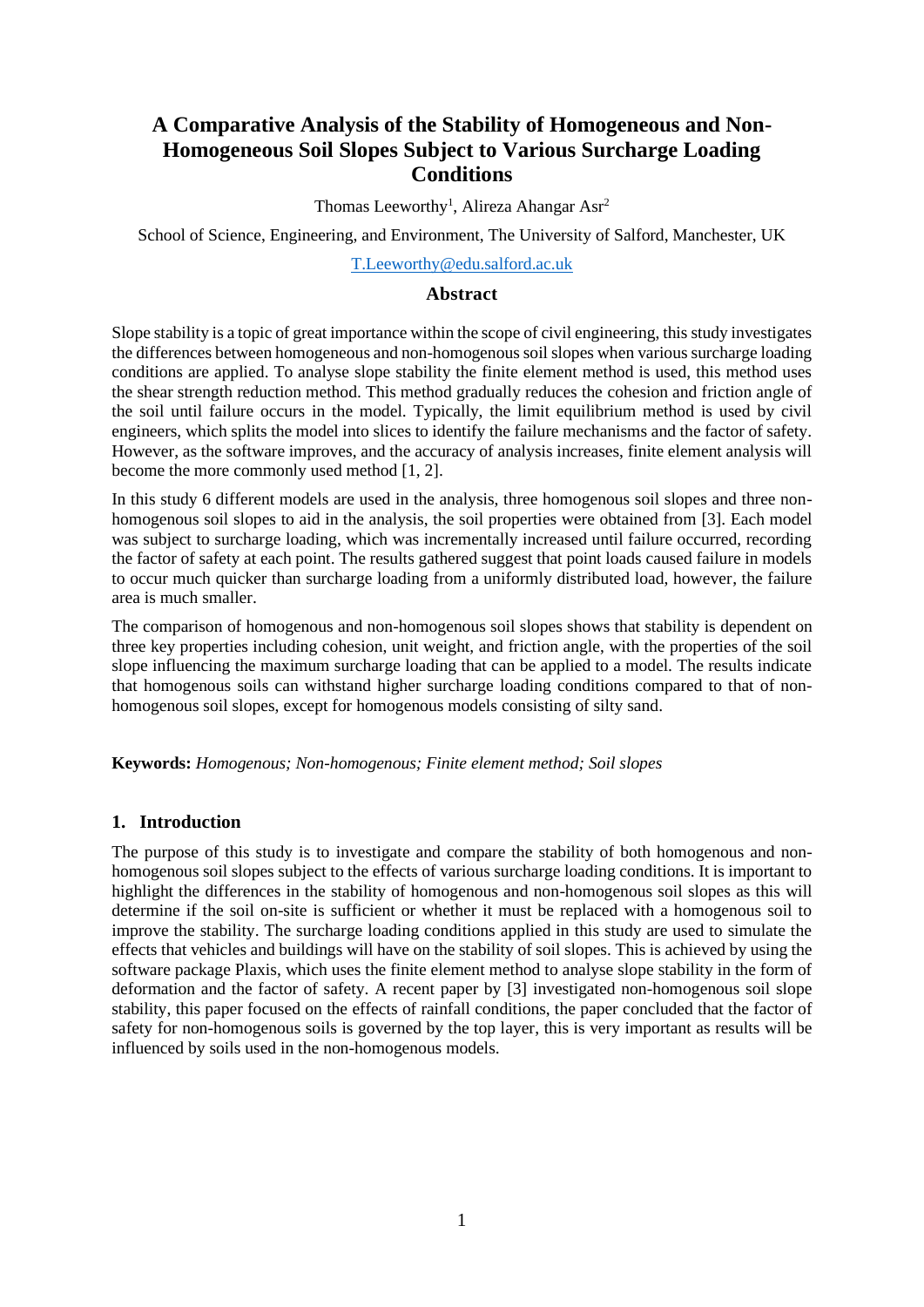## **2. Problem description**

To analyse the differences between homogenous and non-homogenous soil slopes, a 2D model was defined, the dimensions of this model remained the same throughout testing, this was done to produce a controlled set of results, focusing on soil properties rather than other factors such as slope height. Six models were analysed, three homogenous soil slopes and three, two-layered non-homogenous soil slopes. Each model was analysed with three surcharge loading conditions a UDL, point load, and trapezoidal UDL, this was done to simulate different loading conditions.



*Figure 1 Plaxis Homogenous & Non-Homogenous Soil Slope Models*

Figure 1 shows the 2D plain strain models created in Plaxis, one for homogenous soils and one for nonhomogenous soils. The mesh generated for these models was a medium-mesh, as it was sufficient for slope stability analysis. The defining soil properties used in this analysis were, cohesion, friction angle, and unit weight. Table 1 shows the main soil properties used in this analysis.

*Table 1 Soil Properties*

|                     | <b>Cohesion</b> (kPa) | <b>Friction Angle <math>\varphi</math></b> ( $\circ$ ) | Unit Weight $\gamma$<br>(kN/m <sup>3</sup> ) |
|---------------------|-----------------------|--------------------------------------------------------|----------------------------------------------|
| Soil 1 – Silty Clay | 10                    | 30                                                     | 17.6                                         |
| Soil 2 – Silty Sand |                       | 36                                                     | 16.8                                         |
| Soil 3 – Silty Clay | 25                    | 18                                                     |                                              |

## **3. Numerical results**

Through the analysis of homogenous and non-homogenous soil slopes, several diagrams were produced to highlight the effects of surcharge loading. One example of this is a total displacement diagram which is shown below.



*Figure 2 Total Displacement Model*

Figure 2 is an output diagram produced in Plaxis when a UDL is applied, this diagram is taken from soil 3 at 160kN/m/m the point in the analysis at which failure occurred in the model. This model highlights where displacement has occurred in the model. From the diagram, it can be seen that the area with the most displacement is located beneath the crest of the slope.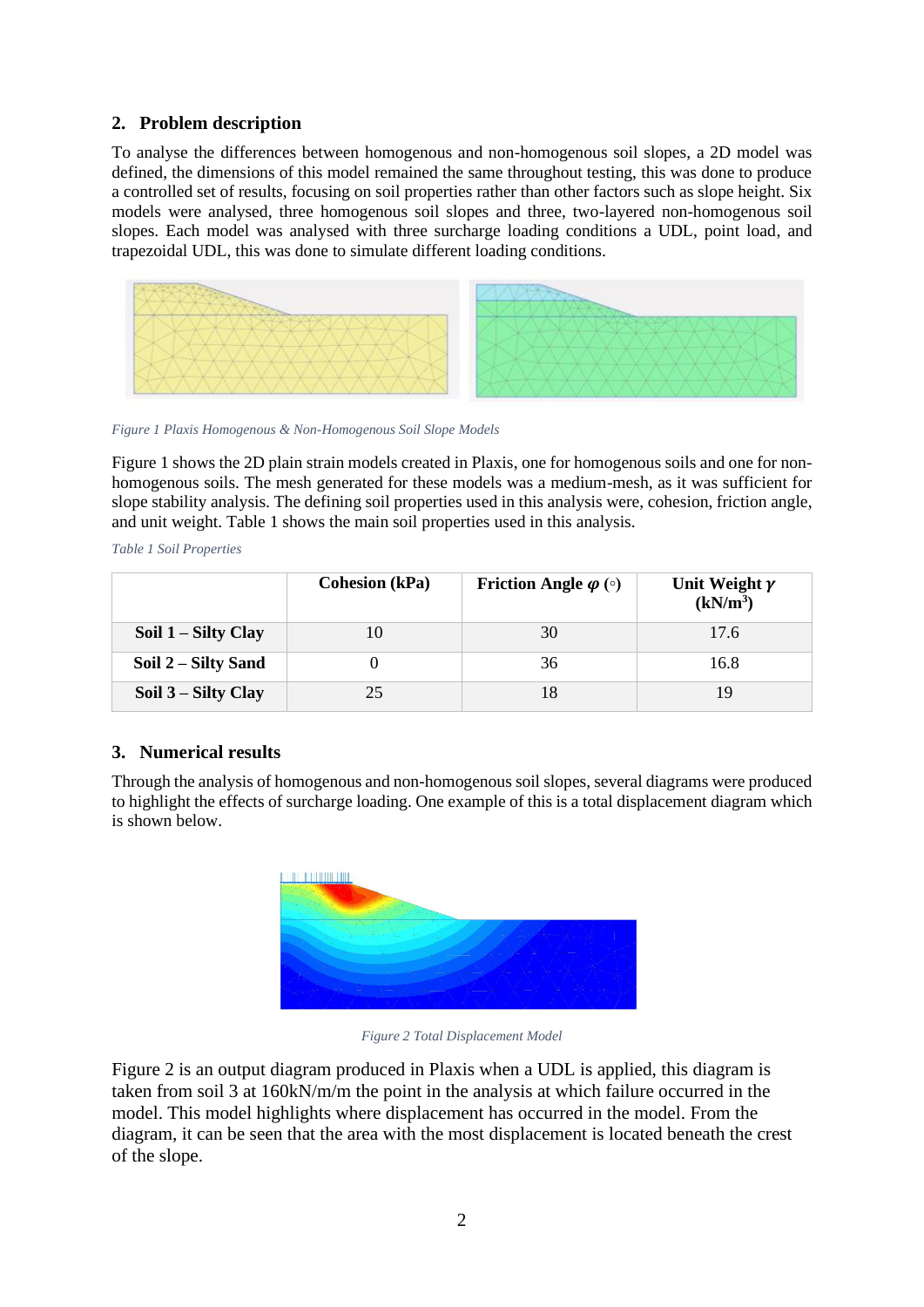The factor of safety was determined for each model and each load case for the UDL, point load, and trapezoidal UDL, this can be seen in table 2 which present two sets of results for the UDL load case.

*Table 2 Results from Slope Stability Analysis*

| Soil 3 UDL       |                     | Soil 3-2 UDL     |                     |
|------------------|---------------------|------------------|---------------------|
| Load<br>(kN/m/m) | Factor of<br>Safety | Load<br>(kN/m/m) | Factor of<br>Safety |
| 20               | 2.755               | 20               | 2.145               |
| 40               | 2.247               | 40               | 2.072               |
| 60               | 1.871               | 60               | 1.770               |
| 80               | 1.594               | 80               | 1.474               |
| 100              | 1.342               | 100              | 1.247               |
| 120              | 1.163               | 120              | 1.074               |
| 140              | 1.032               | 140              | 0.955               |
| 160              | 0.931               |                  |                     |

Table 2 shows results collected from Plaxis, in this case, it shows results for one homogenous and one non-homogenous soil slope. In this case, a UDL is applied along the crest of the model and the UDL is increased in increments of 20kN/m/m. As expected, under the initial load conditions, both models have a high factor of safety, this gradually decreases as the load applied is increased. The results show that the homogenous soil 3 performs better in this case as it has a higher factor of safety when the first UDL is applied, the factor of safety was 2.755 whereas soil 3-2 has an initial factor of safety of 2.145. At the point where both models fail with a factor of safety of less than 1, there is a 20kN/m/m difference. This shows that the homogenous soil was able to withstand a higher surcharge load on the soil slope before failure occurred.

Presented below is a scatter graph that represents the behaviour of both homogenous and nonhomogenous soil slopes when a UDL is applied at the crest.



*Figure 3 Plaxis UDL Graph for Homogenous & Non-Homogenous Soil Slopes*